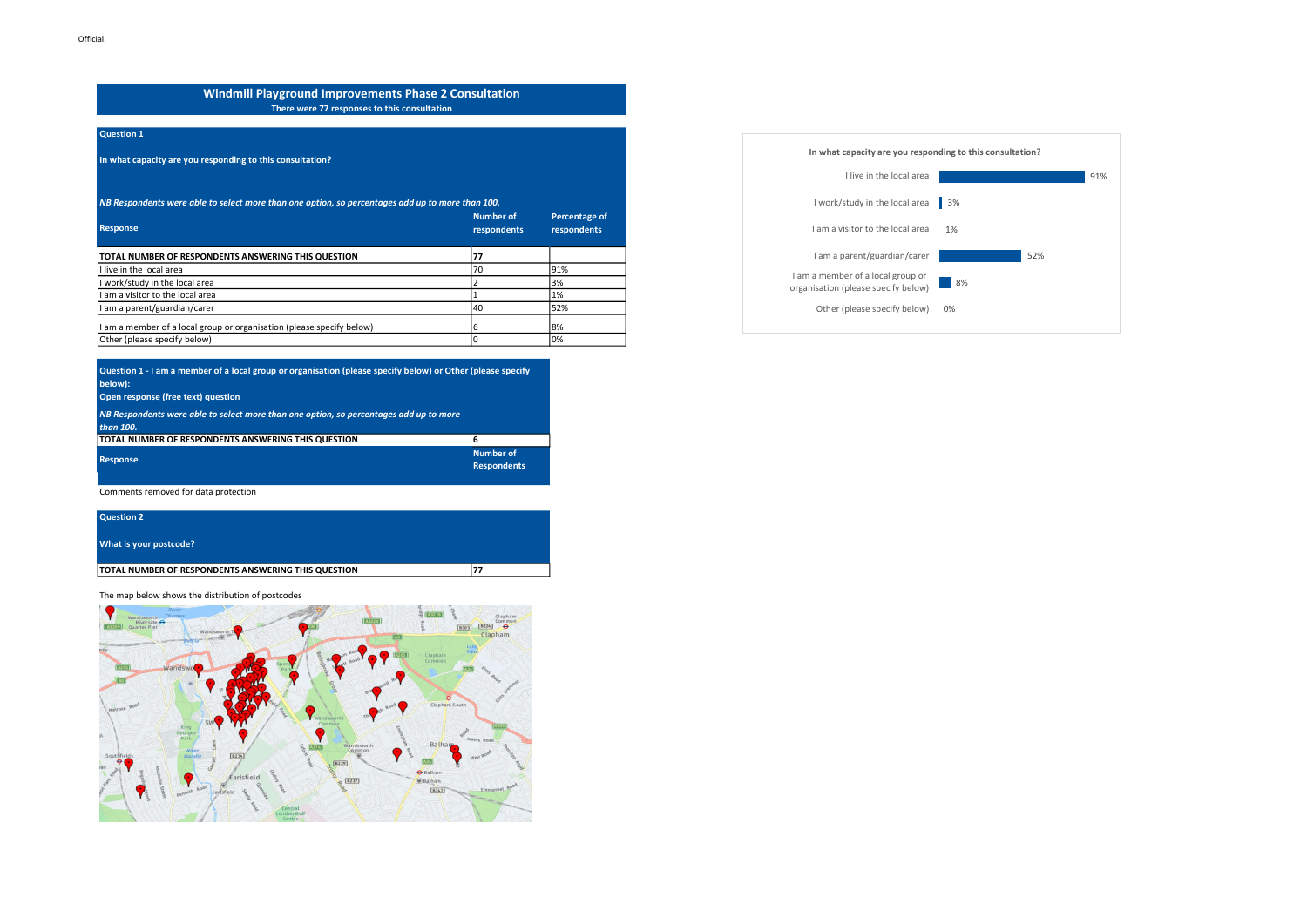# Question 3

Please rank the three design options for Windmill Playground, selecting your favourite design as first choice and your least favourite as third choice.

| <b>OVERALL RANKING (The higher the score the more preferred)</b> | <b>OVERALL</b><br><b>RANKING</b> |               |
|------------------------------------------------------------------|----------------------------------|---------------|
| <b>TOTAL NUMBER OF RESPONDENTS</b>                               | 73                               |               |
| Option 1                                                         | 1.9                              | <b>Second</b> |
| Option 2                                                         | 2.6                              | Top ranked    |
| Option 3                                                         | 1.5                              | Third         |

### Question 3

Please rank the three design options for Windmill Playground, selecting your favourite design as first choice and your least favourite as third choice.

|               | Option 1 | Option 2 | Option 3 |
|---------------|----------|----------|----------|
| First choice  | 22%      | 70%      | 7%       |
| Second choice | 49%      | 14%      | 38%      |
| Third choice  | 29%      | 16%      | 55%      |
|               | 100%     | 100%     | 100%     |

| TOTAL NUMBER OF RESPONDENTS |     | 74 |               |
|-----------------------------|-----|----|---------------|
| First choice                | TO  | ےر |               |
| Second choice               | ر ر | 10 |               |
| Third choice                |     | -- | $\sim$<br>ـ ب |



#### Question 4

If you have any additional comments you would like to make about any of the three designs, please tell us using the spaces below:

#### Open response (free text) question

| Option 1                                                   |                                 |
|------------------------------------------------------------|---------------------------------|
| TOTAL NUMBER OF RESPONDENTS ANSWERING THIS QUESTION<br>133 |                                 |
| Response                                                   | Number of<br><b>Respondents</b> |

Comments removed for data protection

| <b>Option 2</b>                                             |                    |
|-------------------------------------------------------------|--------------------|
| <b>ITOTAL NUMBER OF RESPONDENTS ANSWERING THIS QUESTION</b> | 28                 |
| <b>Response</b>                                             | Number of          |
|                                                             | <b>Respondents</b> |

Comments removed for data protection

| <b>Option 3</b>                                     |                    |
|-----------------------------------------------------|--------------------|
| TOTAL NUMBER OF RESPONDENTS ANSWERING THIS QUESTION | 29                 |
| <b>Response</b>                                     | Number of          |
|                                                     | <b>Respondents</b> |

Comments removed for data protection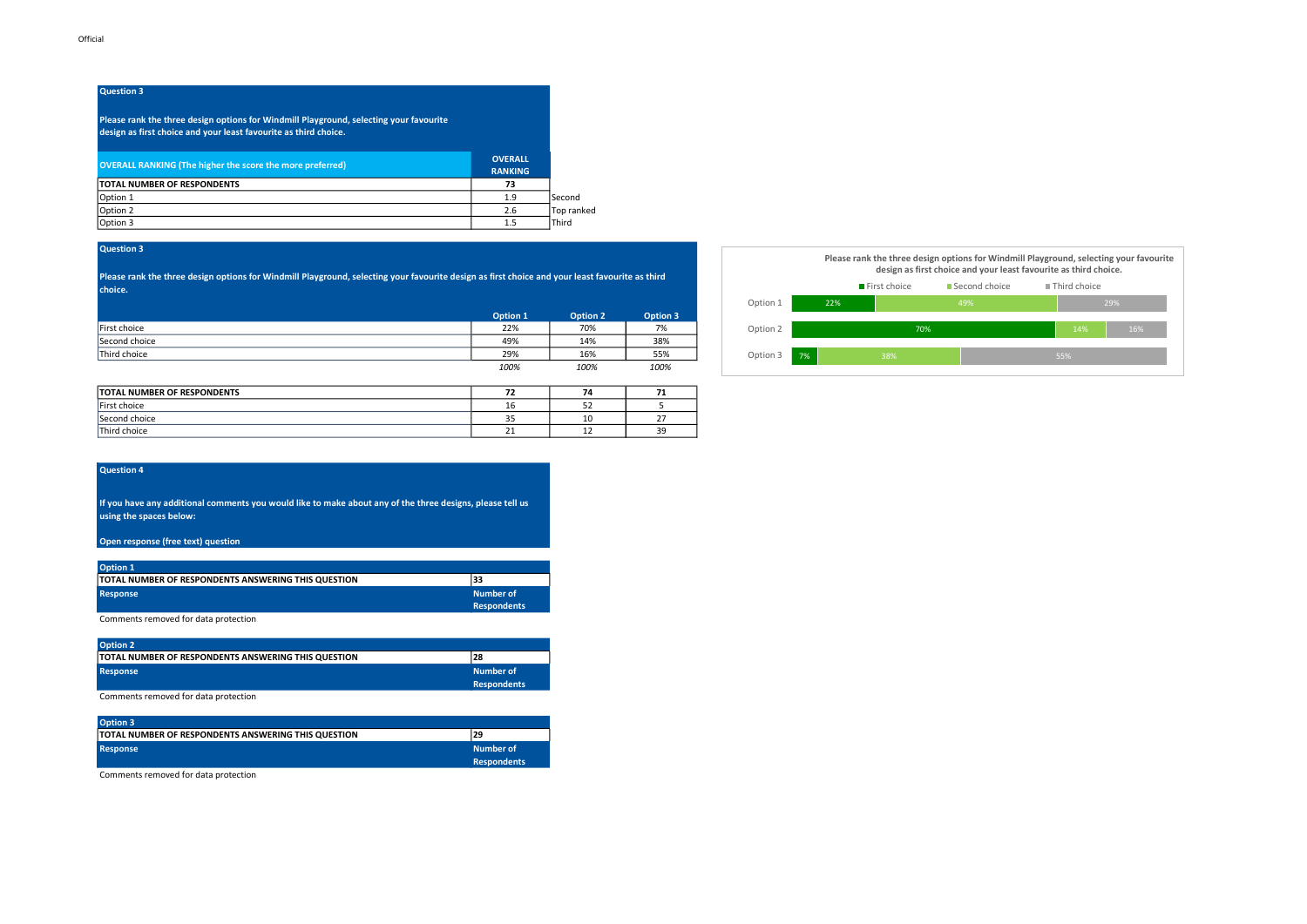As part of the proposed improvements, we plan to extend the playground. If you have any comments you would like to make about this extension, please tell us using the space below:

### Open response (free text) question

| TOTAL NUMBER OF RESPONDENTS ANSWERING THIS QUESTION | 39                 |
|-----------------------------------------------------|--------------------|
| <b>Response</b>                                     | Number of          |
|                                                     | <b>Respondents</b> |

#### Comments removed for data protection

| Question 6                                                                                                                            |                                        |
|---------------------------------------------------------------------------------------------------------------------------------------|----------------------------------------|
| If you have any other comments about Windmill Playground, please tell us using the space below:<br>Open response (free text) question |                                        |
|                                                                                                                                       |                                        |
| TOTAL NUMBER OF RESPONDENTS ANSWERING THIS QUESTION                                                                                   | 130                                    |
| <b>Response</b>                                                                                                                       | <b>Number of</b><br><b>Respondents</b> |

Comments removed for data protection

### Question 7

In relation to this consultation, is there anything we have not considered that may have a negative impact on you or the local community?

| Response                                            | Number of<br><b>Respondents</b> | Percentage of<br><b>Respondents</b> |
|-----------------------------------------------------|---------------------------------|-------------------------------------|
| TOTAL NUMBER OF RESPONDENTS ANSWERING THIS QUESTION | 66                              | 100%                                |
| <b>Yes</b>                                          | 10                              | 15%                                 |
| lNo                                                 | 56                              | 85%                                 |

| Question 7 - If yes, please tell us by using the space below: |                                 |
|---------------------------------------------------------------|---------------------------------|
| Open response (free text) question                            |                                 |
| TOTAL NUMBER OF RESPONDENTS ANSWERING THIS QUESTION           | 12                              |
| <b>Response</b>                                               | Number of<br><b>Respondents</b> |

Comments removed for data protection

# RESPONDENT PROFILE

| <b>Question 8</b>                                   |                                        |                                     |
|-----------------------------------------------------|----------------------------------------|-------------------------------------|
| Are you:                                            |                                        |                                     |
| <b>Response</b>                                     | <b>Number of</b><br><b>Respondents</b> | Percentage of<br><b>Respondents</b> |
| TOTAL NUMBER OF RESPONDENTS ANSWERING THIS QUESTION |                                        | 100%                                |
| <i>Male</i>                                         | 22                                     | 29%                                 |
| Female                                              | 54                                     | 70%                                 |
| Prefer not to say                                   |                                        | 1%                                  |



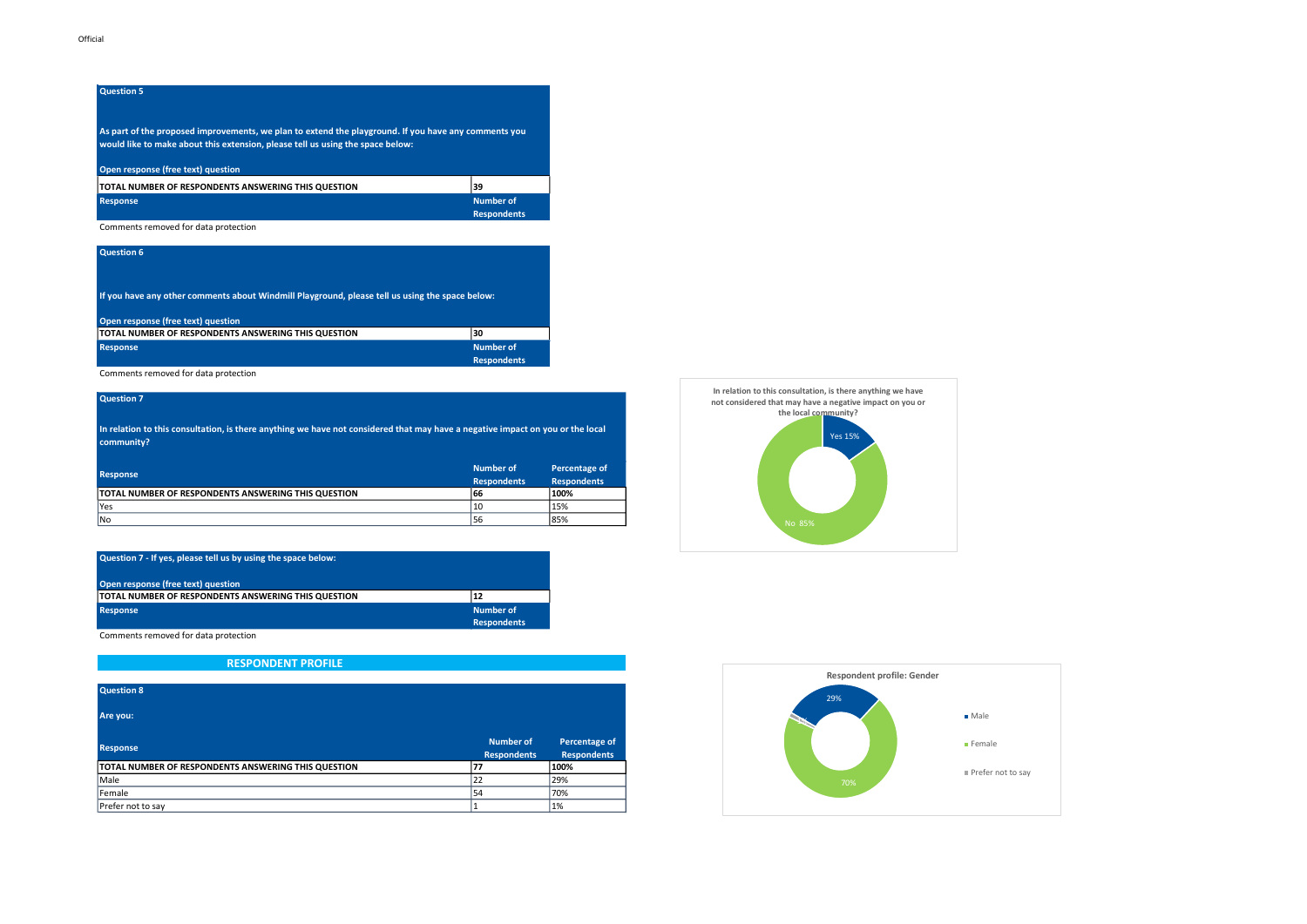### What was your age last birthday?

| <b>Response</b>                                     | <b>Number of</b><br><b>Respondents</b> | Percentage of<br><b>Respondents</b> |
|-----------------------------------------------------|----------------------------------------|-------------------------------------|
| TOTAL NUMBER OF RESPONDENTS ANSWERING THIS QUESTION | 77                                     | 100%                                |
| 19 and under                                        |                                        | 0%                                  |
| 20-24                                               |                                        | 0%                                  |
| 25-34                                               | 8                                      | 10%                                 |
| 35-44                                               | 53                                     | 69%                                 |
| 45-54                                               |                                        | 9%                                  |
| 55-64                                               | 5                                      | 6%                                  |
| 65-74                                               | 3                                      | 4%                                  |
| 75+                                                 |                                        | 0%                                  |
| Prefer not to say                                   |                                        | 1%                                  |

#### Question 10

Do you consider yourself to have a disability?

| <b>Response</b>                                            | Number of<br><b>Respondents</b> | Percentage of<br><b>Respondents</b> |
|------------------------------------------------------------|---------------------------------|-------------------------------------|
| <b>TOTAL NUMBER OF RESPONDENTS ANSWERING THIS QUESTION</b> | 74                              | 100%                                |
| <b>IYes</b>                                                |                                 | 0%                                  |
| <b>INo</b>                                                 | 73                              | 199%                                |
| Prefer not to say                                          |                                 | 1%                                  |

#### Question 11

If you have or care for children, please tell us how old they are:

NB Respondents were able to select more than one option, so percentages add up to more than 100.

| <b>Response</b>                                     | <b>Number of</b>   | Percentage of      |
|-----------------------------------------------------|--------------------|--------------------|
|                                                     | <b>Respondents</b> | <b>Respondents</b> |
| TOTAL NUMBER OF RESPONDENTS ANSWERING THIS QUESTION | 67                 |                    |
| Under 5                                             | 58                 | 87%                |
| $5 - 7$                                             | 21                 | 31%                |
| $8 - 11$                                            | 13                 | 19%                |
| $12 - 15$                                           |                    | 6%                 |
| $16+$                                               |                    | 6%                 |

## Question 12

Do you consider that any of your children or children you care for have a disability?

| <b>Response</b>                                     | Number of<br><b>Respondents</b> | Percentage of<br><b>Respondents</b> |
|-----------------------------------------------------|---------------------------------|-------------------------------------|
| TOTAL NUMBER OF RESPONDENTS ANSWERING THIS QUESTION | 167                             | 100%                                |
| <b>Yes</b>                                          |                                 | 14%                                 |
| l No                                                | 64                              | 96%                                 |
| Prefer not to sav                                   |                                 | 10%                                 |